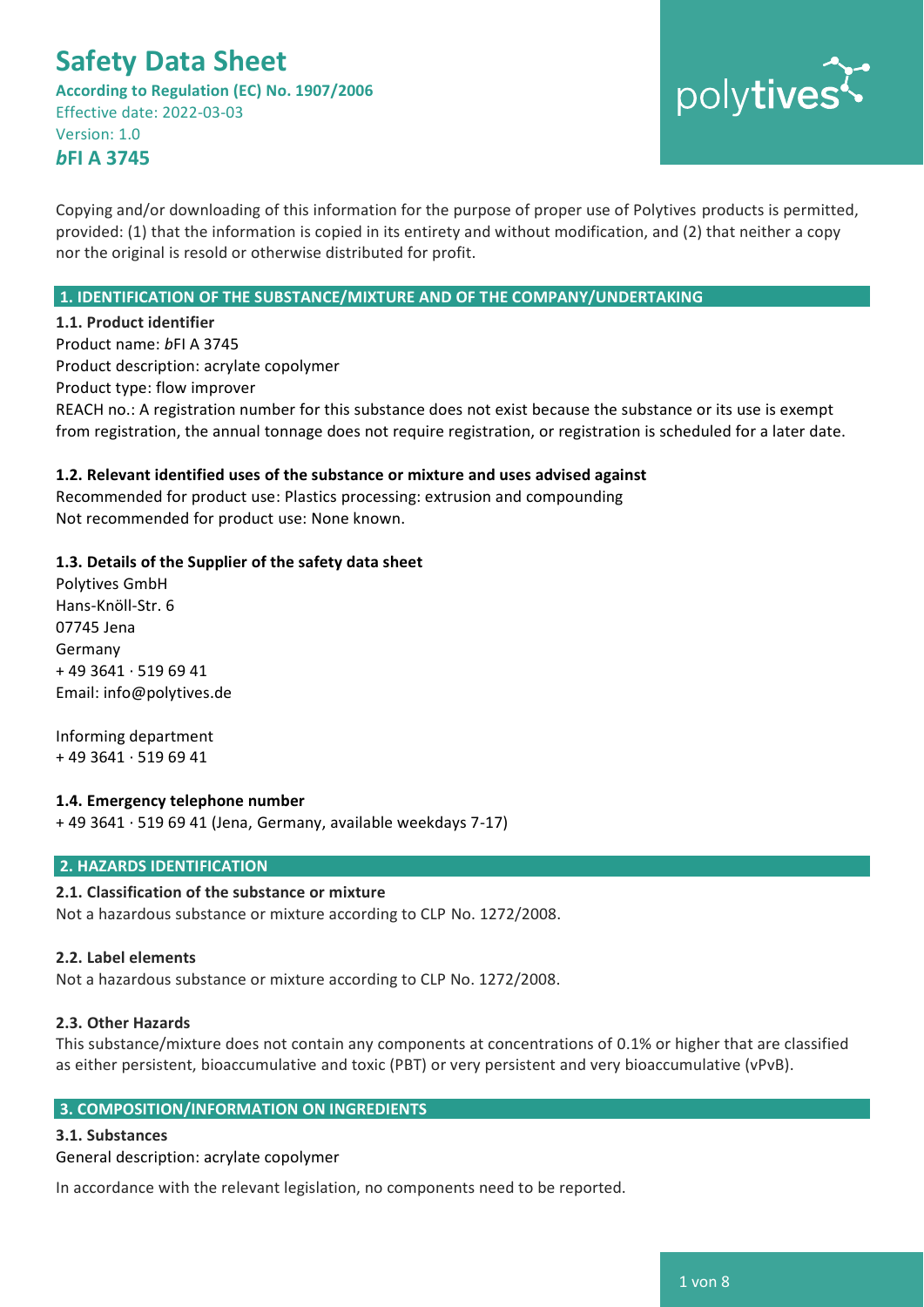**According to Regulation (EC) No. 1907/2006** Effective date: 2022-03-03 Version: 1.0

# polytives

### *b***FI A 3745**

#### **4. FIRST AID MEASURES**

#### **4.1. Description of first aid measures:**

General information: Consult a physician. Show this safety data sheet to the attending physician. Inhalation: No special treatment necessary as there is no health hazard from inhalation. Skin contact: No special treatment necessary as there is no health hazard from skin contact. Eye contact: In case of mechanical irritation of the eyes, rinse thoroughly with plenty of water. In case of prolonged irritation, consult a physician. Ingestion: Contact a physician.

**4.2. Most important symptoms and effects, both acute and delayed**

None known.

## **4.3. Indication of any immediate medical attention and special treatment needed**

No data available.

#### **5. FIRE FIGHTING MEASURES**

#### **5.1. Extinguishing media**

Suitable extinguishing media: water spray, foam, extinguishing powder, carbon dioxide Unsuitable extinguishing media: full water jet

#### **5.2. Special hazards arising from the substance or mixture**

Thermal decomposition may result in the release of irritant gases and vapours.

#### **5.3. Advice for firefighters**

As with any fire, use self-contained breathing apparatus (isolation device).

#### **5.4. Other information**

No data available.

#### **6. ACCIDENTAL RELEASE MEASURES**

#### **6.1. Personal precautions, protective equipment, and emergency procedures**

Avoid formation of dust. Do not breathe vapours/mist/gas. Use personal protective equipment.

#### **6.2. Environmental precautions**

Prevent further leakage or spillage if this can be done without risk. Do not allow to enter sewage system. Avoid discharge into the environment. See section 12.

#### **6.3. Methods and material for containment and cleaning up**

Pick up mechanically. Dispose of in accordance with regulations, see section 13.

#### **6.4. Reference to other sections**

Personal protective equipment, see section 8, disposal, see sections 13.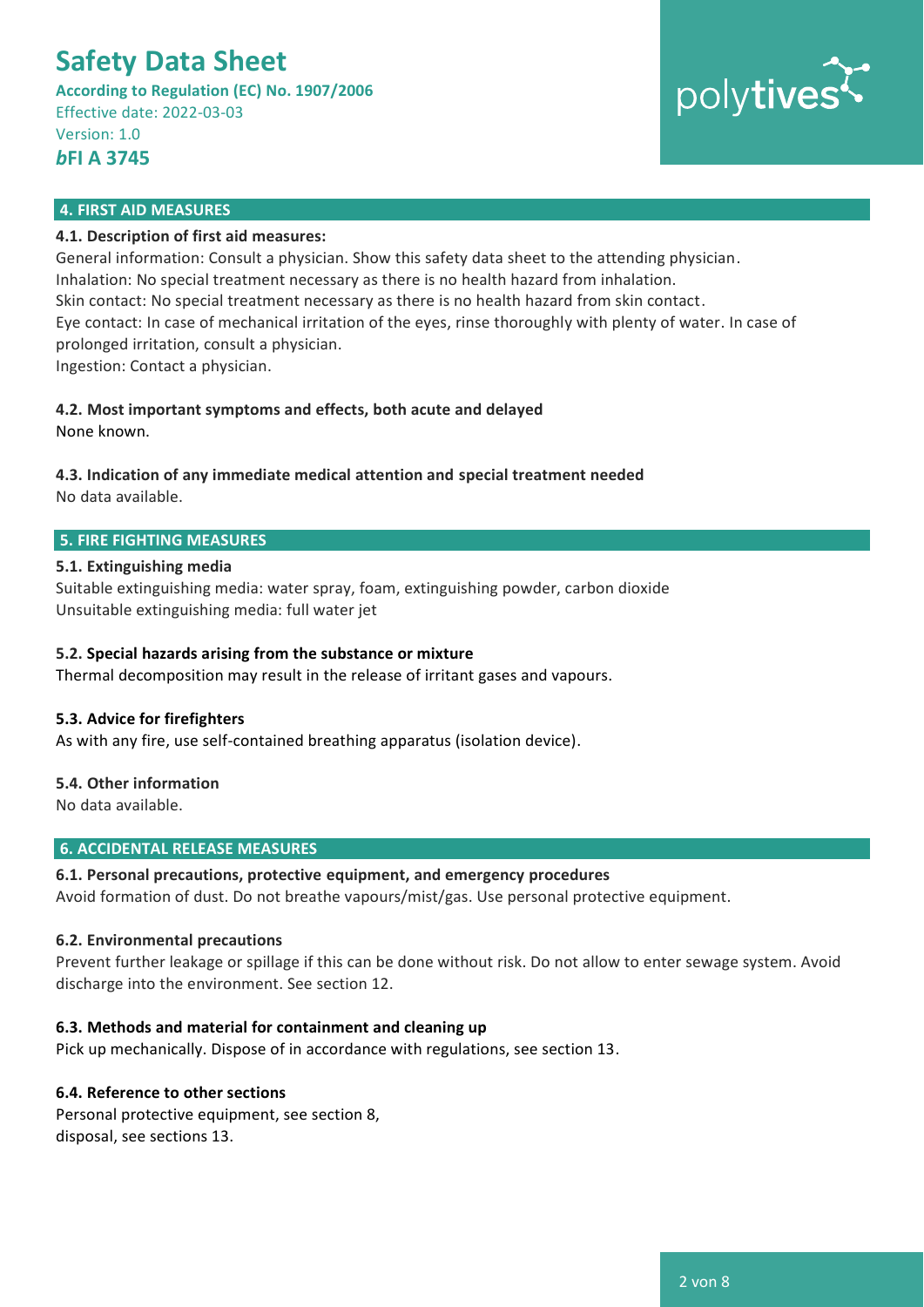**According to Regulation (EC) No. 1907/2006** Effective date: 2022-03-03 Version: 1.0

*b***FI A 3745**

# polytives

#### **7. HANDLING AND STORAGE**

#### **7.1. Precautions for safe handling**

Avoid dust formation. For thermal processing/machining, exhaust measures are required on the processing machines.

Avoid contact with skin. Avoid inhalation of vapours or mists. Take measures against electrostatic charging. In case of fire, cool endangered product with water.

#### **7.2. Conditions for safe storage, including any incompatibilities**

Requirements to be met by storerooms and receptacles: Keep container tightly closed. Store dry, at temperatures below 25°C.

#### **7.3. Specific end use(s)**

See section 1.2.

### **8. EXPOSURE CONTROLS/PERSONAL PROTECTION**

#### **8.1. Control parameters**

Components with limit values that require monitoring at the workplace Contains no substances with threshold limit values.

#### **8.2. Exposure controls**

#### Appropriate technical measures

The usual precautionary measures when handling chemicals must be observed. Wash hands before breaks and at the end of work.

#### Personal protective equipment

Eyes/face protection: Use safety goggles with side shields.

#### Skin protection

Wear suitable protective gloves, e.g., made of NBR (nitrile rubber) with a material thickness >0.11 mm. Allow recovery phases for regeneration of the skin. Preventive skin protection (protective creams/ointments) is recommended.

#### Respiratory protection

Respiratory protection is required for: Powder or dust formation. The wearing time limits according to regulations in connection with the rules for the use of respiratory protective equipment must be observed.

#### Measures to avoid environmental exposure

Prevent further leakage or spillage if this can be done without risk. Do not allow to enter drains. Avoid discharge into the environment.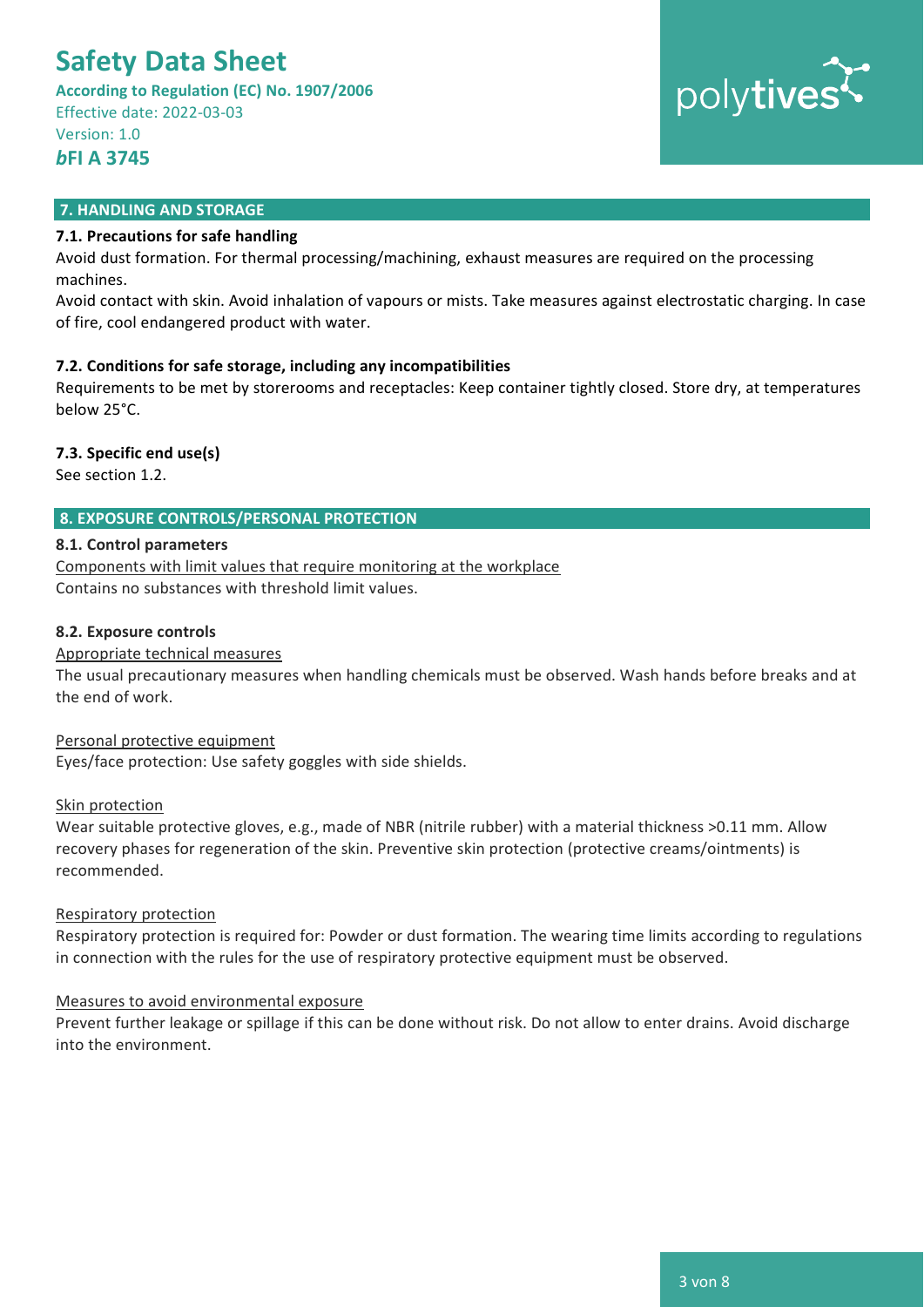**According to Regulation (EC) No. 1907/2006** Effective date: 2022-03-03 Version: 1.0

## *b***FI A 3745**



## **9. PHYSICAL AND CHEMICAL PROPERTIES**

| 9.1. Information on basic physical and chemical properties |                         |  |
|------------------------------------------------------------|-------------------------|--|
| Appearance                                                 | Granules                |  |
| Colour                                                     | transparent, colourless |  |
| Odor                                                       | odorless                |  |
| Odor threshold                                             | No data available.      |  |
| PH                                                         | No data available.      |  |
| Melting point/freezing point                               | No data available.      |  |
| Boiling point and boiling range                            | No data available.      |  |
| <b>Glass transition</b>                                    | 37.0 °C                 |  |
| Flash point                                                | No data available.      |  |
| Vaporisation rate                                          | No data available.      |  |
| Flammability (solid, gas)                                  | No data available.      |  |
| Upper/lower ignition or explosion limits                   | No data available       |  |
| Vapour pressure                                            | No data available.      |  |
| Vapour density                                             | No data available.      |  |
| Density                                                    | 1.16 $g/cm^{3}$         |  |
| Solubility in water                                        | insoluble               |  |
| Distribution coefficient:<br>1-Octanol/Water               | No data available.      |  |
| Auto-ignition                                              | No data available.      |  |
| Thermal decomposition                                      | 250 °C                  |  |
| Viscosity                                                  | Not applicable.         |  |
| <b>Explosive properties</b>                                | No data available.      |  |
| Oxidizing properties                                       | No data available.      |  |
|                                                            |                         |  |

**9.2. Other information** No data available.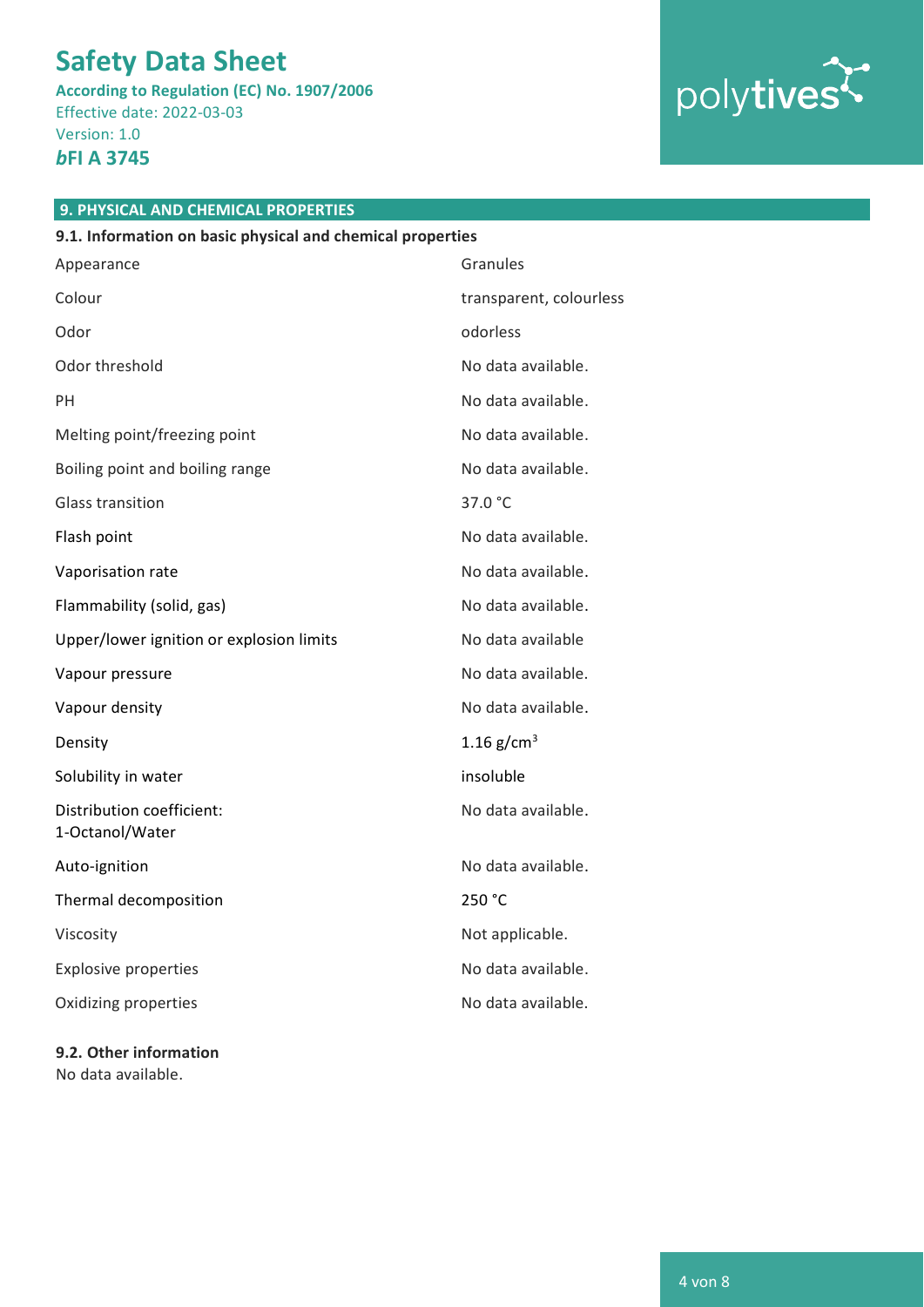**According to Regulation (EC) No. 1907/2006** Effective date: 2022-03-03 Version: 1.0 *b***FI A 3745**



#### **10. STABILITY AND REACTIVITY**

**10.1. Reactivity** No data available.

#### **10.2. Chemical stability**

The material is stable under normal environmental conditions and under the temperature and pressure conditions expected during storage and handling.

**10.3. Possibility of hazardous reactions**

No data available.

#### **10.4. Conditions to avoid**

High temperature. Depolymerization starts at 250 °C.

#### **10.5. Incompatible materials**

Highly soluble in ketones and chlorinated alkanes.

#### **10.6. Hazardous decomposition products**

In case of fire, carbon oxides may be generated. In case of fire, see chapter 5.

#### **11. TOXICOLOGICAL INFORMATION**

**11.1. Information on Toxicological effects** *Acute toxicity* Not classified.

*Skin corrosion/irritation* Not classified.

*Serious eye damage/irritation*  Not classified.

*Respiratory or skin sensitisation* Not classified.

*Summary of germ cell mutagenicity, carcinogenicity, and reproductive toxicity evaluation* Not classified.

*Specific target organ toxicity - single exposure*  Not classified.

*Specific target organ toxicity – repeated exposure*  Not classified.

*Aspiration hazard* Not classified.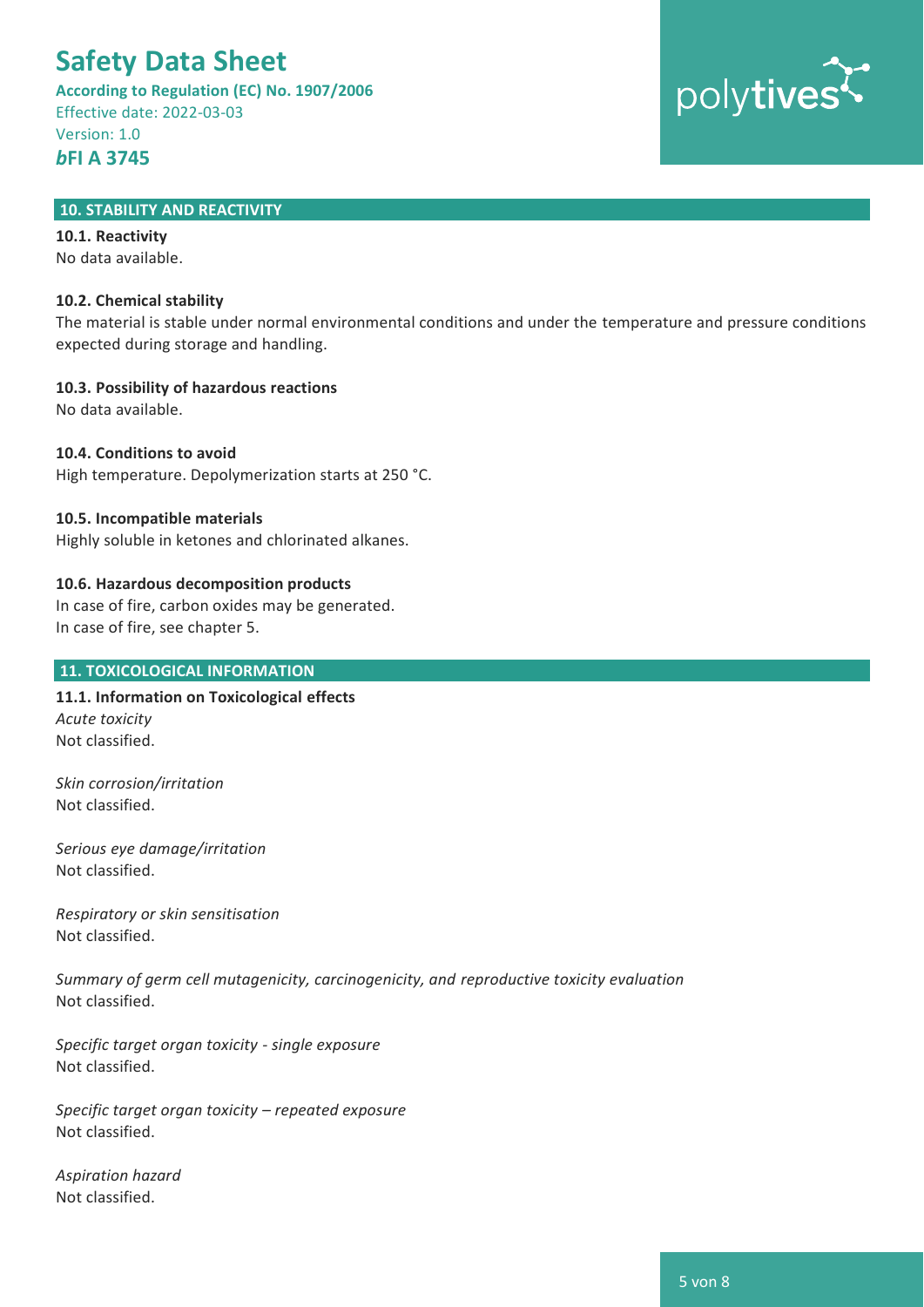**According to Regulation (EC) No. 1907/2006** Effective date: 2022-03-03 Version: 1.0 *b***FI A 3745**



*Additional information* When swallowed No data available.

In case of eye contact Mechanically, irritation may occur.

Inhalation No data available.

In case of skin contact No data available.

#### **12. ECOLOGICAL INFORMATION**

**12.1. Toxicity** Ecotoxicity: Do not allow to enter drains.

#### **12.2. Persistence and degradability**

Not readily biodegradable. Insoluble in water.

#### **12.3. Bioaccumulative potential**

No data available.

#### **12.4. Mobility in soil**

Probably not mobile due to its insolubility in water.

#### **12.5. Result of PBT and vPvB assessment**

This substance/mixture does not contain any components at concentrations of 0.1% or higher that are classified as either persistent, bioaccumulative and toxic (PBT) or very persistent and very bioaccumulative (vPvB).

#### **12.6. Other adverse effects**

General information: The product has not been ecotoxicologically tested. Due to the consistency as well as the low water solubility of the product, bioavailability is not likely. Tests on products of similar composition confirm this assumption. Penetration into soil, water and sewage system must be prevented.

#### **13. DISPOSAL CONSIDERATIONS**

#### **13.1. Waste treatment methods**

Product: The waste is not hazardous. Disposal should be carried out in compliance with the regulations after consultation with the competent local authority and the waste disposal company in a suitable facility approved for this purpose.

Uncleaned packaging: Non-contaminated packaging can be recycled.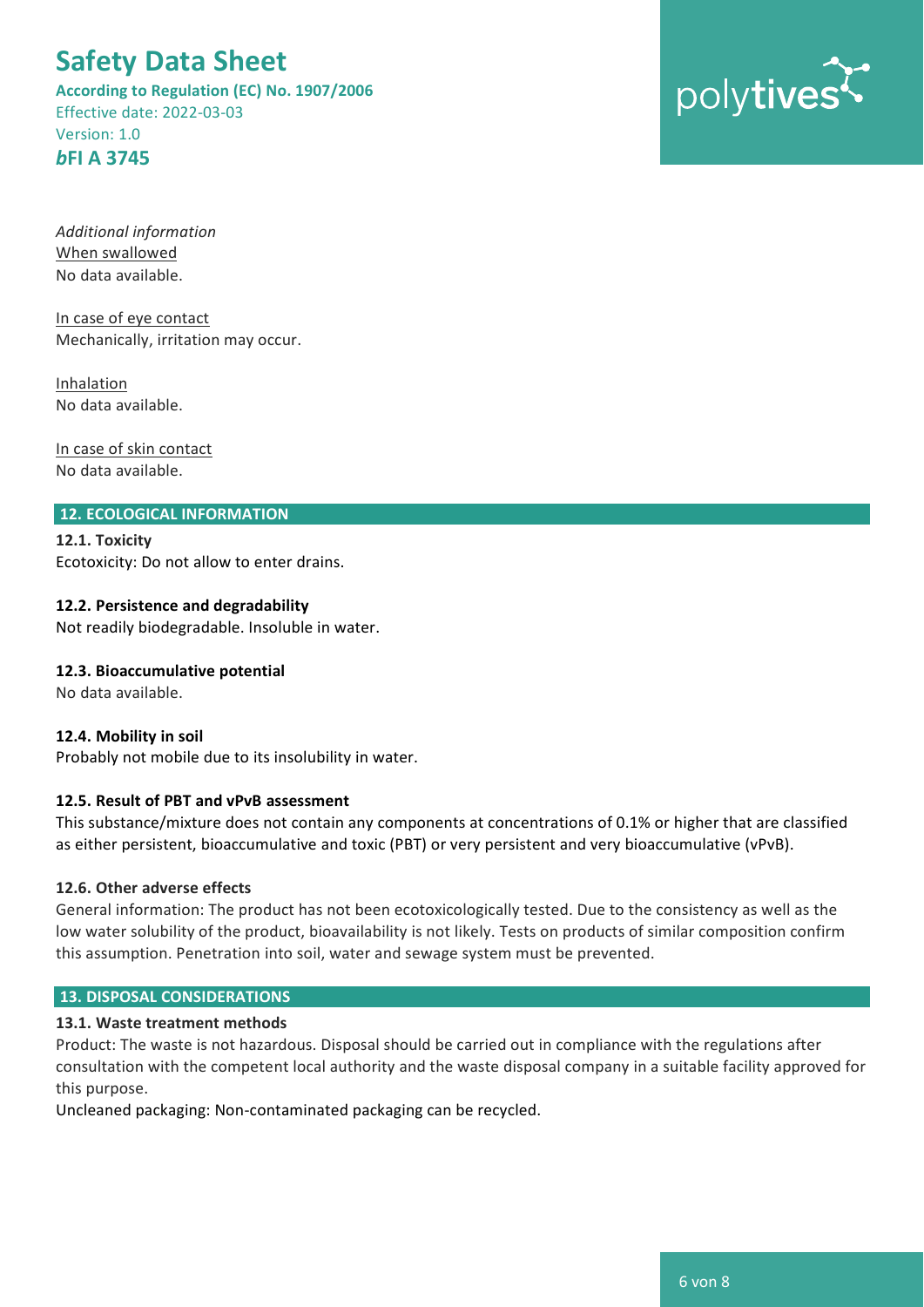**According to Regulation (EC) No. 1907/2006** Effective date: 2022-03-03 Version: 1.0

*b***FI A 3745**

#### **13.2 Relevant waste legislation**

Waste code number: AVV070213

The assignment of waste code numbers/waste designations is to be carried out accordingly on an industry- and process-specific basis.

#### **13.3 Annotations**

Waste must be separated in such a way that it can be handled separately by municipal or national waste disposal facilities. Please observe the relevant national or regional regulations.

| <b>14. TRANSPORT INFORMATION</b>                             |                           |                           |
|--------------------------------------------------------------|---------------------------|---------------------------|
| 14.1 UN number<br>$ADR/RID:$ -                               | $IMDG:$ $-$               | $IATA: -$                 |
| 14.2 UN proper shipping name<br>ADR/RID: Not dangerous goods | IMDG: Not dangerous goods | IATA: Not dangerous goods |
| 14.3 Transport hazard class(es)<br>$ADR/RID:$ -              | $IMDG:$ $-$               | $IATA: -$                 |
| 14.4 Packing group<br>$ADR/RID:$ -                           | $IMDG:$ $-$               | $IATA: -$                 |
| <b>14.5 Environmental hazards</b><br>No data available.      |                           |                           |
| 14.6 Other information                                       |                           |                           |

**15. REGULATORY INFORMATION**

No data available.

**15.1. Safety, health, and environmental regulations/legislation specific for the substance or mixture** This Safety Data Sheet complies with the requirements of Regulation (EC) No. 1907/2006.

International Chemical Weapons Convention (CWC), lists of toxic chemicals and precursors: Not prohibited and/or restricted.

Restrictions on the marketing and use of certain dangerous substances and preparations: Not prohibited and/or restricted.

Regulation (EC) No. 649/2012 of the European Parliament and of the Council concerning the export and import of dangerous chemicals: Not prohibited and/or restricted.

List of substances of very high concern being considered for authorization: Not prohibited and/or restricted.